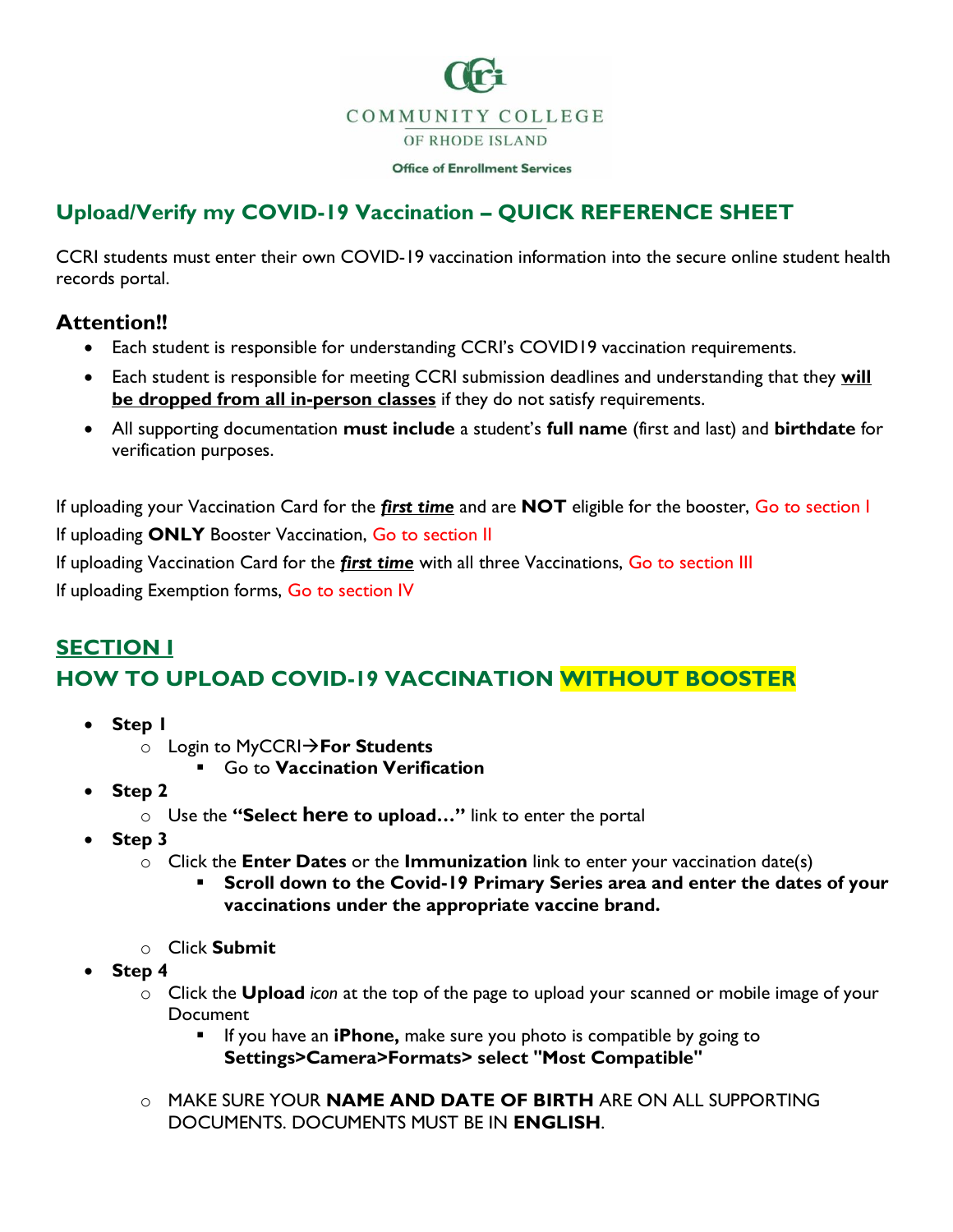o Acceptable document formats: .gif, .png, .tiff, .tif, .jpg, .jpeg, .txt, or .pdf Please make sure that your file name consists of only alpha and numeric characters in the file name.

#### **NO SPECIAL CHARACTERS OR EXTRA SPACES ARE ALLOWED**.

Examples of **ACCEPTABLE** file names:

- o JaneSmithRecords.jpg
- o 123456.bmp

# **SECTION II HOW TO UPLOAD COVID-19 BOOSTER VACCINATION**

- **Step 1**
	- o Login to MyCCRI→**For Students**
		- Go to **Vaccination Verification**
- **Step 2**
	- o Use the **"Select here to upload…"** link to enter the portal
- **Step 3**
	- o Click the **Enter Dates** or the **Immunization** link to enter your booster vaccination date
		- **Scroll down to the Covid-19 Booster Vaccine area and enter the date of your booster under the appropriate vaccine brand.**
	- o Click **Submit**
- **Step 4**
	- o Click the **Upload** *icon* at the top of the page to upload your *scanned* or *mobile* image of your document
		- If you have an **iPhone,** make sure you photo is compatible by going to **Settings>Camera>Formats> select "Most Compatible"**
	- o MAKE SURE YOUR **NAME AND DATE OF BIRTH** ARE ON ALL SUPPORTING DOCUMENTS. DOCUMENTS MUST BE IN **ENGLISH**.
	- o Acceptable document formats: .gif, .png, .tiff, .tif, .jpg, .jpeg, .txt, or .pdf

Please make sure that your file name consists of only alpha and numeric characters in the file name.

#### **NO SPECIAL CHARACTERS OR EXTRA SPACES ARE ALLOWED**.

#### Examples of **ACCEPTABLE** file names:

- o JaneSmithRecords.jpg
- o 123456.bmp

# **SECTION III HOW TO UPLOAD COVID-19 VACCINATION & BOOSTER**

- **Step 1**
	- o Login to MyCCRI→**For Students**
		- Go to **Vaccination Verification**
- **Step 2**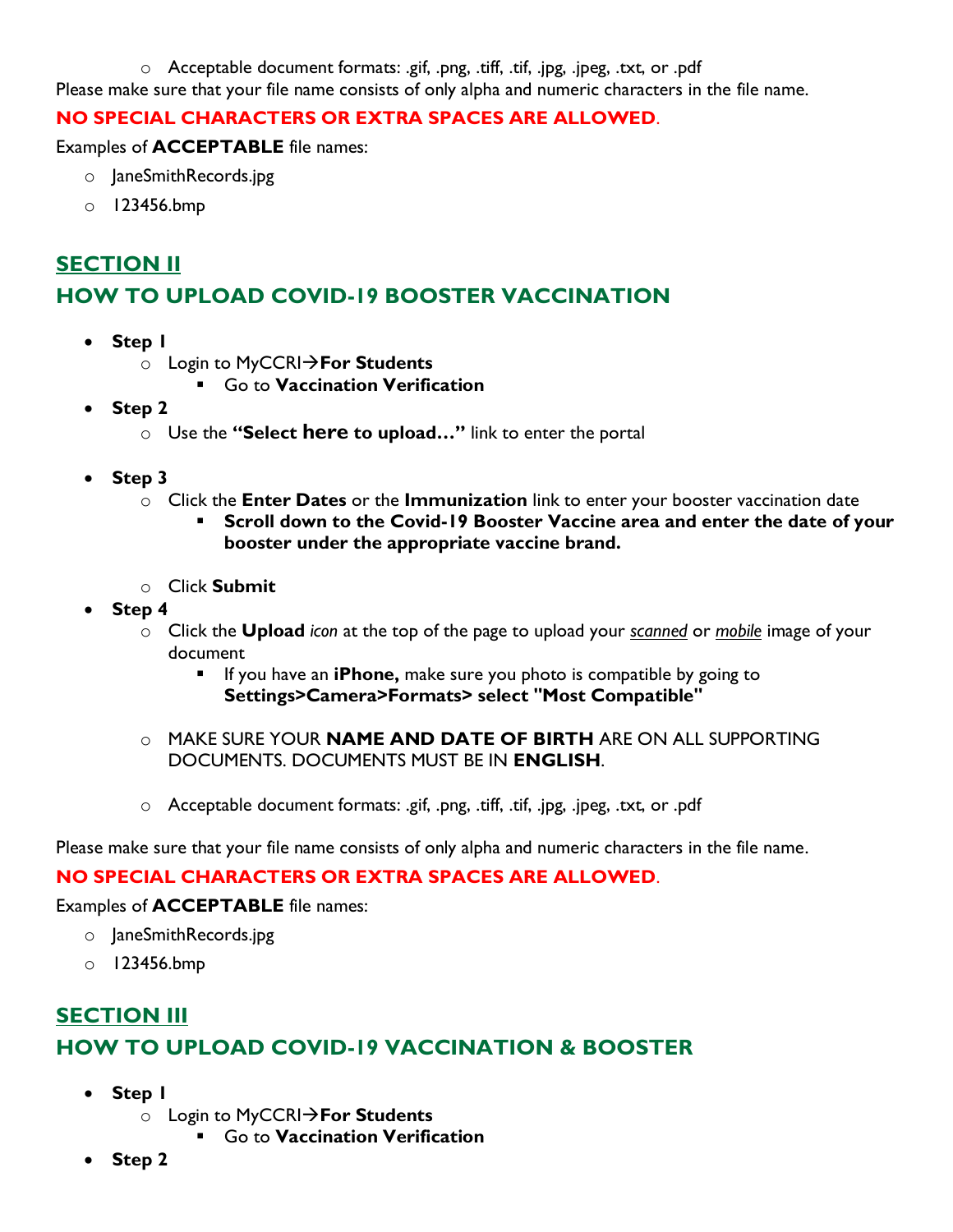- o Use the **"Select here to upload…"** link to enter the portal
- **Step 3**
	- o Click **Enter Dates** or the **Immunization** link to enter all vaccination dates
		- **Enter the date of your vaccinations under the appropriate vaccine brand.**
	- o Click **Submit**
- **Step 4**
	- o Click the **Upload** *icon* at the top of the page to upload your scanned or mobile image of your documents
		- If you have an **iPhone,** make sure you photo is compatible by going to **Settings>Camera>Formats> select "Most Compatible"**
	- o MAKE SURE YOUR **NAME AND DATE OF BIRTH** ARE ON ALL SUPPORTING DOCUMENTS. DOCUMENTS MUST BE IN **ENGLISH**.
	- o Acceptable document formats: .gif, .png, .tiff, .tif, .jpg, .jpeg, .txt, or .pdf

Please make sure that your file name consists of only alpha and numeric characters in the file name.

#### **NO SPECIAL CHARACTERS OR EXTRA SPACES ARE ALLOWED**.

Examples of **ACCEPTABLE** file names:

- o JaneSmithRecords.jpg
- o 123456.bmp

## **SECTION IV HOW TO UPLOAD COVID-19 MEDICAL/RELIGIOUS EXEMPTION FORM**

- **Step 1**
	- o Download and complete the appropriate exemption form.
		- **[Religious Exemption Form](https://ccri.edu/marketing/pdfs/CCRI_Religious%20Exemption%20Form.pdf)**
		- **[Medical Exemption Form](https://ccri.edu/marketing/pdfs/CCRI_Medical%20Exemption%20Form.pdf)**
- **Step 2**
	- o Login to MyCCRI→**For Students**
		- Go to **Vaccination Verification**
- **Step 3**
	- o Use the **"Select here to upload…"** link to enter the portal
- **Step 4**
	- o Click the **Uploads** *icon* at the bottom of the page to upload documents
	- o MAKE SURE YOUR **NAME AND DATE OF BIRTH** ARE ON ALL SUPPORTING DOCUMENTS. DOCUMENTS MUST BE IN **ENGLISH**.
	- o **Acceptable formats** for documents: .gif, .png, .tiff, .tif, .jpg, .jpeg, .txt, or .pdf

Please make sure that your file name consists of only alpha and numeric characters in the file name.

#### **NO SPECIAL CHARACTERS OR EXTRA SPACES ARE ALLOWED**.

Examples of **ACCEPTABLE** file names: